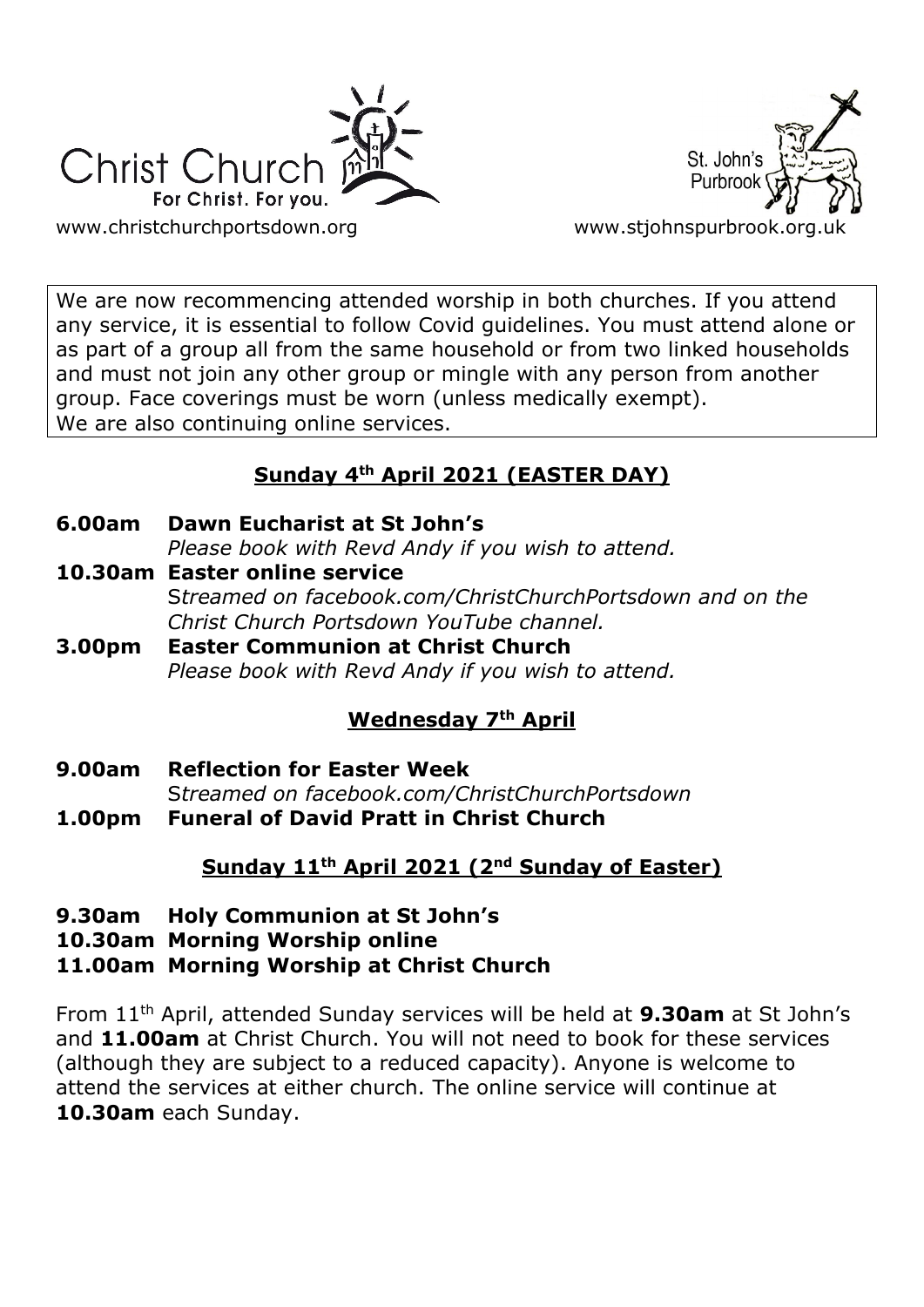# **Other opportunities for worship this week:**

- The Church of England national service on facebook.com/thechurchofengland from 9.00am on Sunday
- Sunday Worship with the Archbishop of Canterbury on BBC1 (Sunday 10.00am)
- Songs of Praise for Easter on BBC1 (Sunday 1.15pm)
- Several other churches are also streaming services, which can be watched online at any time during the week.
- Our services from previous weeks are available to watch on the Christ Church YouTube channel or via achurchnearyou.com.

# **DAILY HOPE PHONE LINE**

The Church of England's free phone line of hymns, reflections and prayers is still available 24 hours a day at no charge on 0800 804 8044.



## **MISSION OF THE MONTH**

Christ Church's Mission of the Month for April is MAF (Mission Aviation Fellowship). Donations can be made to support the work of MAF at maf-uk.org/give

## **CHRIST CHURCH HALL**

Problems with wet rot and dry rot under the surface of the floor of Christ Church Hall mean that the floor needs to be completely replaced. Work to remove the old floor begins on Tuesday.

| <b>CONTACTS</b>      |                                            |
|----------------------|--------------------------------------------|
| Vicar                | <b>Revd Andy Wilson</b> (day off Monday)   |
|                      | vicar@christchurchportsdown.org            |
|                      | purbrookvicar@gmail.com                    |
| <b>Associate</b>     | <b>Revd Laura Cameron</b>                  |
| <b>Minister</b>      | revdlauracameron@gmail.com                 |
| <b>Curate</b>        | <b>Revd Matt Grove</b> (day off Friday)    |
|                      | matt.grove@christchurchportsdown.org       |
| <b>Churchwarden</b>  | <b>Stephen Anderson</b>                    |
| <b>CCP</b>           | stephen.anderson@christchurchportsdown.org |
| <b>Churchwarden</b>  | <b>Karina Golledge</b>                     |
| <b>CCP</b>           | thegolledges@btinternet.com                |
| <b>Administrator</b> | <b>Emma Evans</b>                          |
|                      | parish.office@christchurchportsdown.org    |
| <b>Hall Manager</b>  | Jacqui Wilson                              |
| <b>CCP</b>           | hall.manager@christchurchportsdown.org     |
| Website              | <b>Matt Doe</b>                            |
|                      | webmaster@christchurchportsdown.org        |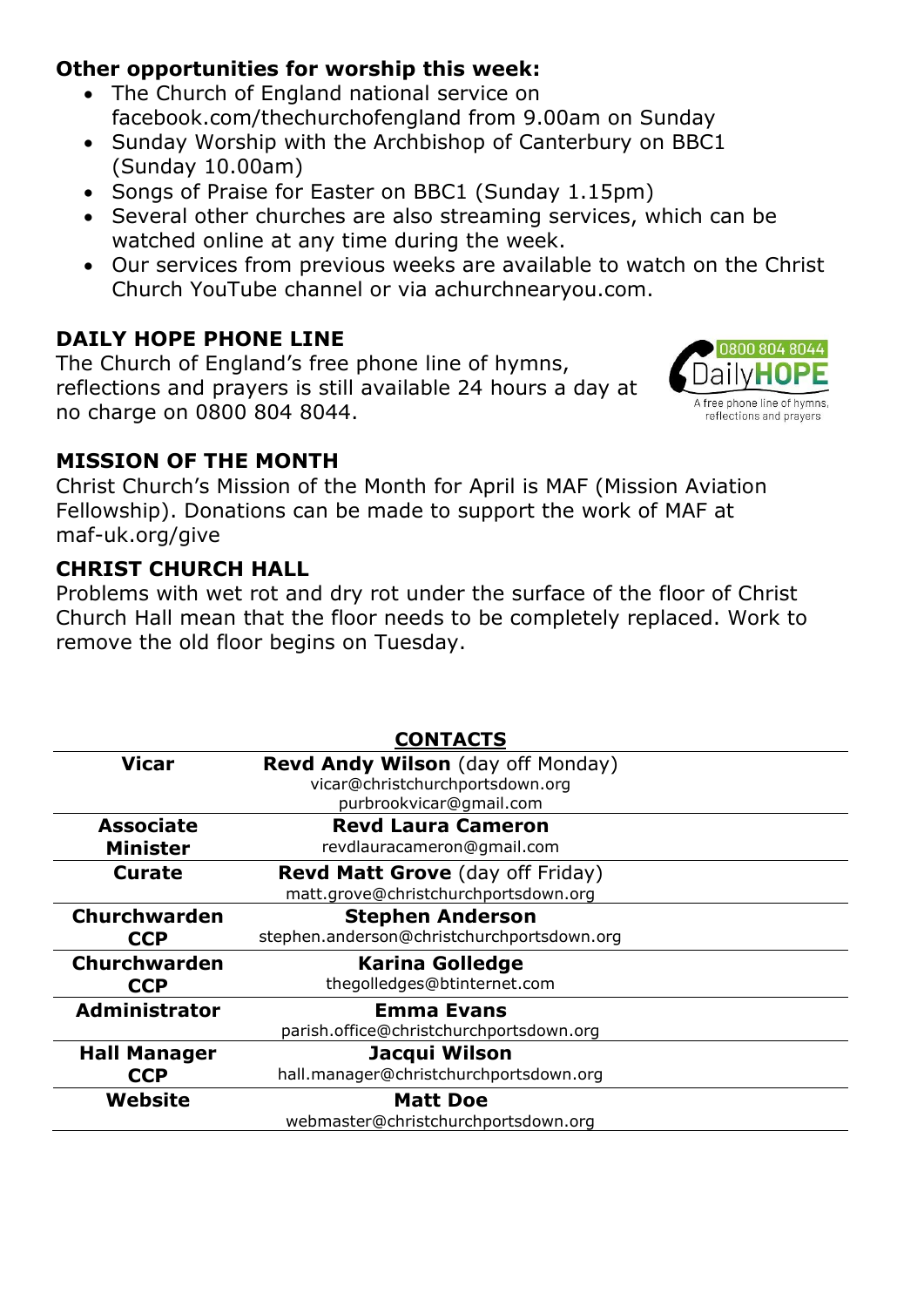#### **Sunday 4 April 2021**

Easter Day

### **Collect**

God of glory, by the raising of your Son you have broken the chains of death and hell: fill your Church with faith and hope; for a new day has dawned and the way to life stands open in our Saviour Jesus Christ. Amen.

#### **Acts 10:34–43**

 $34$  Then Peter began to speak to them: 'I truly understand that God shows no partiality,  $35$  but in every nation anyone who fears him and does what is right is acceptable to him. <sup>36</sup> You know the message he sent to the people of Israel, preaching peace by Jesus Christ—he is Lord of all. <sup>37</sup>That message spread throughout Judea, beginning in Galilee after the baptism that John announced:  $38$  how God anointed Jesus of Nazareth with the Holy Spirit and with power; how he went about doing good and healing all who were oppressed by the devil, for God was with him.<sup>39</sup> We are witnesses to all that he did both in Judea and in Jerusalem. They put him to death by hanging him on a tree; <sup>40</sup> but God raised him on the third day and allowed him to appear,  $41$  not to all the people but to us who were chosen by God as witnesses, and who ate and drank with him after he rose from the dead. <sup>42</sup> He commanded us to preach to the people and to testify that he is the one ordained by God as judge of the living and the dead.  $43$  All the prophets testify about him that everyone who believes in him receives forgiveness of sins through his name.'

*This is the word of the Lord. Thanks be to God.*

### **Psalm 118:14–24**

<sup>14</sup> The Lord is my strength and my song, and he has become my salvation. <sup>15</sup> Joyful shouts of salvation sound from the tents of the righteous: <sup>16</sup> 'The right hand of the Lord does mighty deeds; the right hand of the Lord raises up; the right hand of the Lord does mighty deeds.' <sup>17</sup> I shall not die, but live and declare the works of the Lord.  $18$  The Lord has punished me sorely, but he has not given me over to death.  $19$  Open to me the gates of righteousness, that I may enter and give thanks to the Lord. <sup>20</sup> This is the gate of the Lord; the righteous shall enter through it.  $21$  I will give thanks to you, for you have answered me and have become my salvation.  $22$  The stone which the builders rejected has become the chief cornerstone. <sup>23</sup> This is the Lord's doing, and it is marvellous in our eyes. <sup>24</sup> This is the day that the Lord has made; we will rejoice and be glad in it.

### **1 Corinthians 15:1–11**

**<sup>15</sup>** Now I should remind you, brothers and sisters, of the good news that I proclaimed to you, which you in turn received, in which also you stand,  $2$  through which also you are being saved, if you hold firmly to the message that I proclaimed to you—unless you have come to believe in vain.  $3$  For I handed on to you as of first importance what I in turn had received: that Christ died for our sins in accordance with the scriptures,  $4$  and that he was buried, and that he was raised on the third day in accordance with the scriptures,  $5$  and that he appeared to Cephas, then to the twelve.  $6$  Then he appeared to more than five hundred brothers and sisters at one time, most of whom are still alive, though some have died.  $7$  Then he appeared to James, then to all the apostles.  $8$  Last of all, as to someone untimely born, he appeared also to me.  $9$  For I am the least of the apostles, unfit to be called an apostle, because I persecuted the